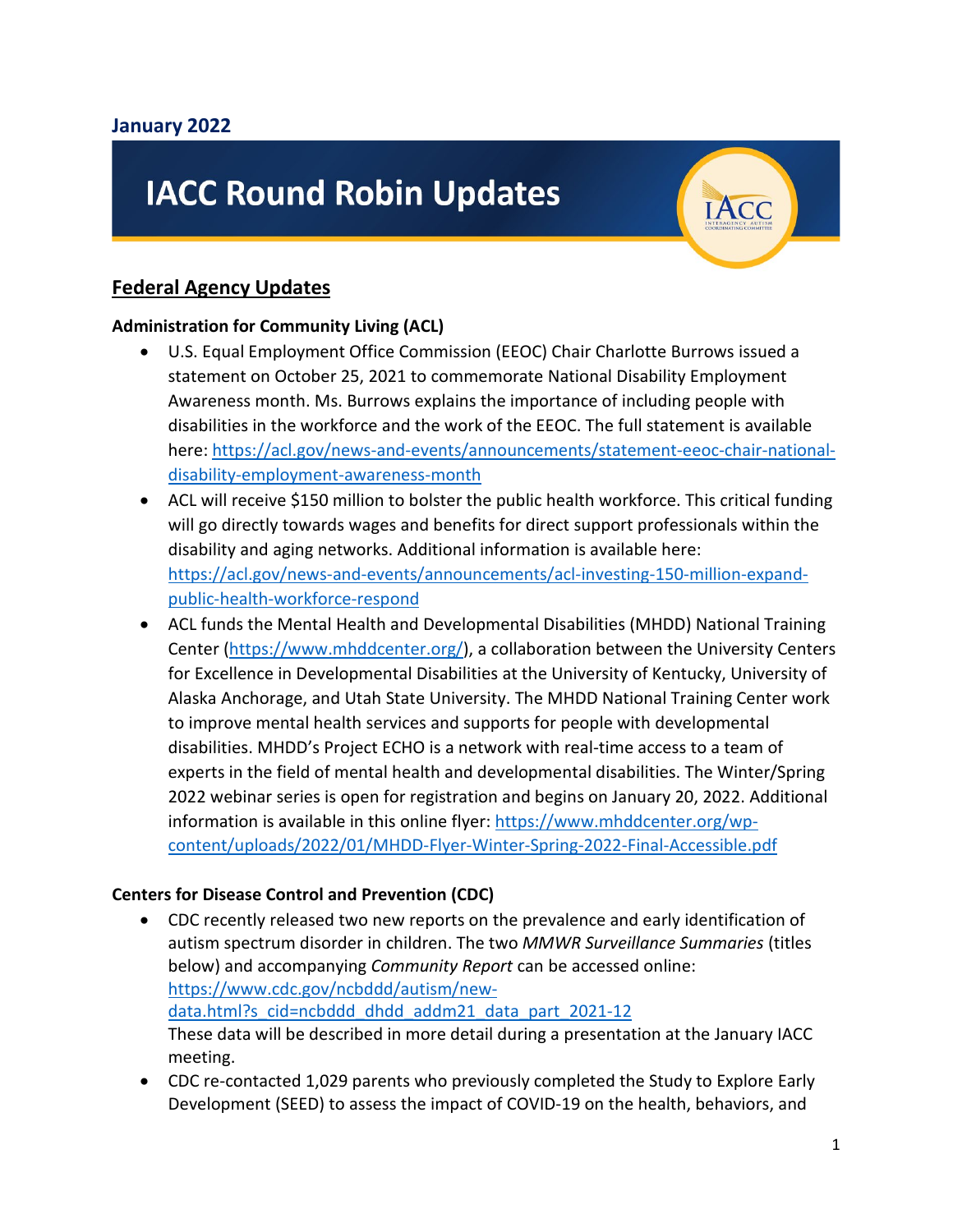services received by their children, and the impact of the COVID-19 pandemic on families. The data provide a unique resource to inform public health strategies during public health emergencies by providing pre-post measures and comparisons among children with and without developmental disabilities. Preliminary analyses indicate children with ASD are more likely to report delays in general health services and much more likely to report delays in specialty services compared with children with other disabilities or in the general population.

- CDC's "Learn the Signs. Act Early." program is celebrating a milestone of its own—having reached over ONE MILLION total downloads of its Milestone Tracker app: https://www.cdc.gov/ncbddd/actearly/milestones-app.html
- CDC's "Learn the Signs. Act Early." program continues to make strides in promoting the integration of ongoing developmental monitoring [\(https://wicworks.fns.usda.gov/resources/learn-signs-act-early\)](https://wicworks.fns.usda.gov/resources/learn-signs-act-early) into Special Supplemental Nutrition Program for Women, Infants, and Children (WIC) visits, despite the COVID-19 pandemic forcing WIC to transition to nearly 100% virtual engagement with families. To date, 19 states have opted to integrate CDC's Milestone Tracker app into their WICShopper app, facilitating over 560,000 visits to CDC's app. Since July 2021, over 17,000 WIC clients have completed an online training about developmental milestones that prompts them to complete a checklist for their child. Further, since November, over 287 WIC staff have completed a training for WIC providers about early child development, and a few states have made this a required training. CDC has collaborated with the Association of State Public Health Nutritionists to advance these efforts, and both the U.S. Department of Agriculture's Food and Nutrition Service and the National WIC Association have been supportive partners. Note: WIC serves about half of all infants in the United States.
- Building off the successful Learn the Signs. Act Early Ambassador [\(https://www.cdc.gov/ncbddd/actearly/ambassadors-list.html\)](https://www.cdc.gov/ncbddd/actearly/ambassadors-list.html) model and through a cooperative agreement with the Association of University Centers on Disabilities, CDC is supporting Children's Mental Health Champions in 10 states (California, Colorado, Connecticut, Georgia, Kentucky, Maine, Montana, New Mexico, New Hampshire, and South Dakota) and one territory (American Samoa).
	- o Children's Mental Health Champions address the mental health needs of children and families by supporting one or more pillars of this work:
		- **Partnerships to address silos in care.**
		- Screening, early identification, and referral for care of mental disorders.
		- Prevention of mental disorders, promotion of mental health through resources, and implementation of evidence-based programs.
	- $\circ$  The current pilot projects represent diversity in both target ages and populations served. However, the projects in several states (Georgia, Colorado, New Mexico, and Montana) specifically address the mental health of children with cooccurring autism or developmental disabilities.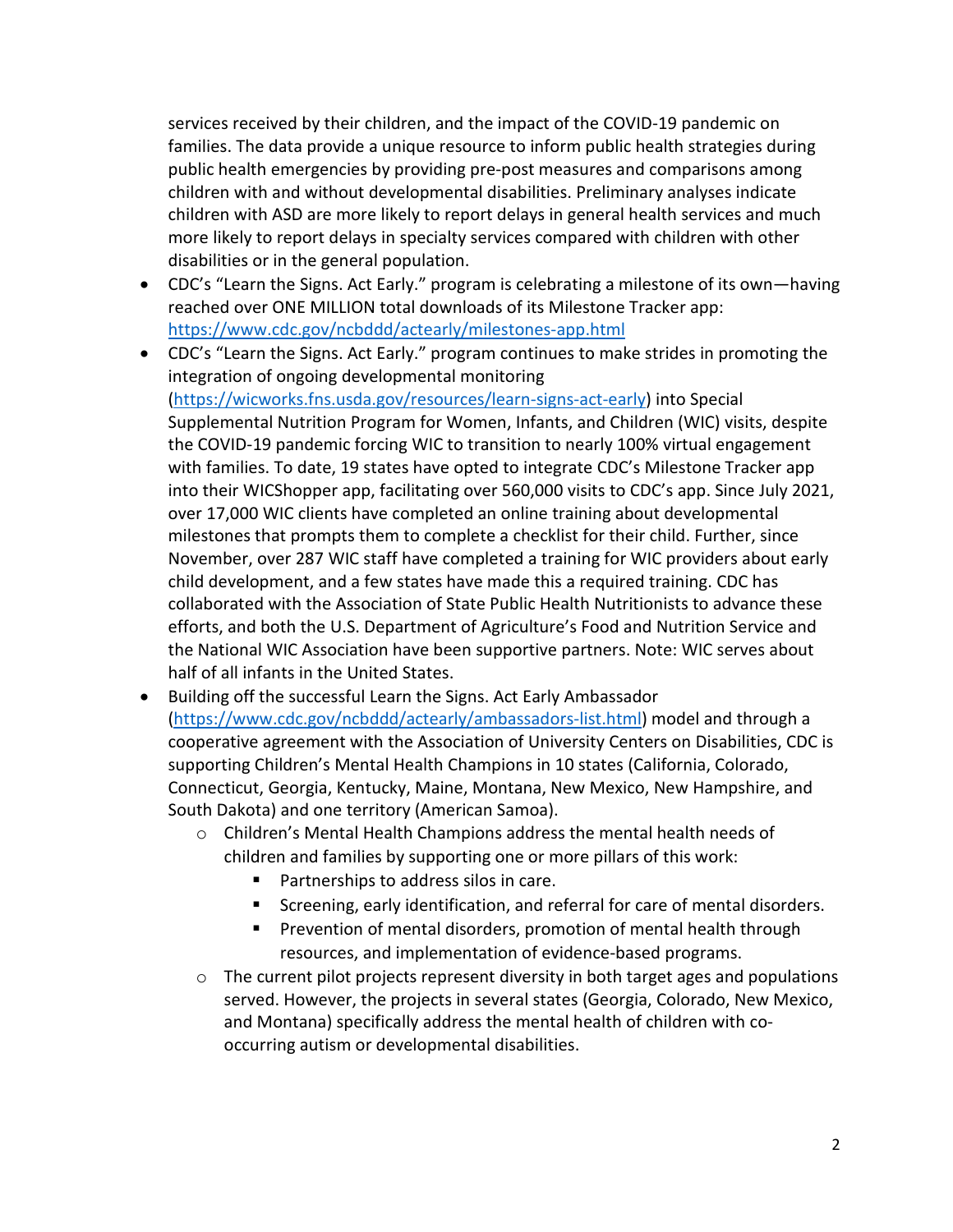- o Children's Mental Health Champions AUCD's National Center on Disability in Public Health: [https://nationalcenterdph.org/our-focus-areas/wellness-and](https://nationalcenterdph.org/our-focus-areas/wellness-and-mental-health/mental-health-champions/)[mental-health/mental-health-champions/](https://nationalcenterdph.org/our-focus-areas/wellness-and-mental-health/mental-health-champions/)
- CDC collaborated with the American Academy of Pediatrics to improve delivery of essential health services, such as developmental surveillance, screening, referral, and follow-up, during the COVID-19 pandemic and response. Promising practices were identified and a free PediaLink course describing them was released in December 2021: [https://shop.aap.org/innovative-strategies-for-improving-developmental-surveillance](https://shop.aap.org/innovative-strategies-for-improving-developmental-surveillance-and-screening/)[and-screening/](https://shop.aap.org/innovative-strategies-for-improving-developmental-surveillance-and-screening/)
- Significant Publications (Since October 2021)
	- o DiGuiseppi C, Crume T, Van Dyke J, Sabourin KR, Soke GN, Croen LA, Daniels JL, Lee LC, Schieve LA, Windham GC, Friedman S, Robinson Rosenberg C. Peri-Pregnancy Cannabis Use and Autism Spectrum Disorder in the Offspring: Findings from the Study to Explore Early Development. J Autism Dev Disord. 2021 Nov 12. doi: 10.1007/s10803-021-05339-4. Epub ahead of print. PMID: 34767135.<https://pubmed.ncbi.nlm.nih.gov/34767135/>
	- o Maenner MJ, Shaw KA, Bakian AV, Bilder DA, Durkin MS, Esler A, Furnier SM, Hallas L, Hall-Lande J, Hudson A, Hughes MM, Patrick M, Pierce K, Poynter JN, Salinas A, Shenouda J, Vehorn A, Warren Z, Constantino JN, DiRienzo M, Fitzgerald RT, Grzybowski A, Spivey MH, Pettygrove S, Zahorodny W, Ali A, Andrews JG, Baroud T, Gutierrez J, Hewitt A, Lee LC, Lopez M, Mancilla KC, McArthur D, Schwenk YD, Washington A, Williams S, Cogswell ME. Prevalence and Characteristics of Autism Spectrum Disorder Among Children Aged 8 Years - Autism and Developmental Disabilities Monitoring Network, 11 Sites, United States, 2018. MMWR Surveill Summ. 2021 Dec 3;70(11):1-16. doi: 10.15585/mmwr.ss7011a1. PMID: 34855725; PMCID: PMC8639024. <https://pubmed.ncbi.nlm.nih.gov/34855725/>
	- o Rice CE, Carpenter LA, Morrier MJ, Lord C, DiRienzo M, Boan A, Skowyra C, Fusco A, Baio J, Esler A, Zahorodny W, Hobson N, Mars A, Thurm A, Bishop S, Wiggins LD. Defining in Detail and Evaluating Reliability of DSM-5 Criteria for Autism Spectrum Disorder (ASD) Among Children. J Autism Dev Disord. 2022 Jan 4. doi: 10.1007/s10803-021-05377-y. Epub ahead of print. PMID: 34981308. <https://pubmed.ncbi.nlm.nih.gov/34981308/>
	- o Shaw KA, Maenner MJ, Bakian AV, Bilder DA, Durkin MS, Furnier SM, Hughes MM, Patrick M, Pierce K, Salinas A, Shenouda J, Vehorn A, Warren Z, Zahorodny W, Constantino JN, DiRienzo M, Esler A, Fitzgerald RT, Grzybowski A, Hudson A, Spivey MH, Ali A, Andrews JG, Baroud T, Gutierrez J, Hallas L, Hall-Lande J, Hewitt A, Lee LC, Lopez M, Mancilla KC, McArthur D, Pettygrove S, Poynter JN, Schwenk YD, Washington A, Williams S, Cogswell ME. Early Identification of Autism Spectrum Disorder Among Children Aged 4 Years - Autism and Developmental Disabilities Monitoring Network, 11 Sites, United States, 2018. MMWR Surveill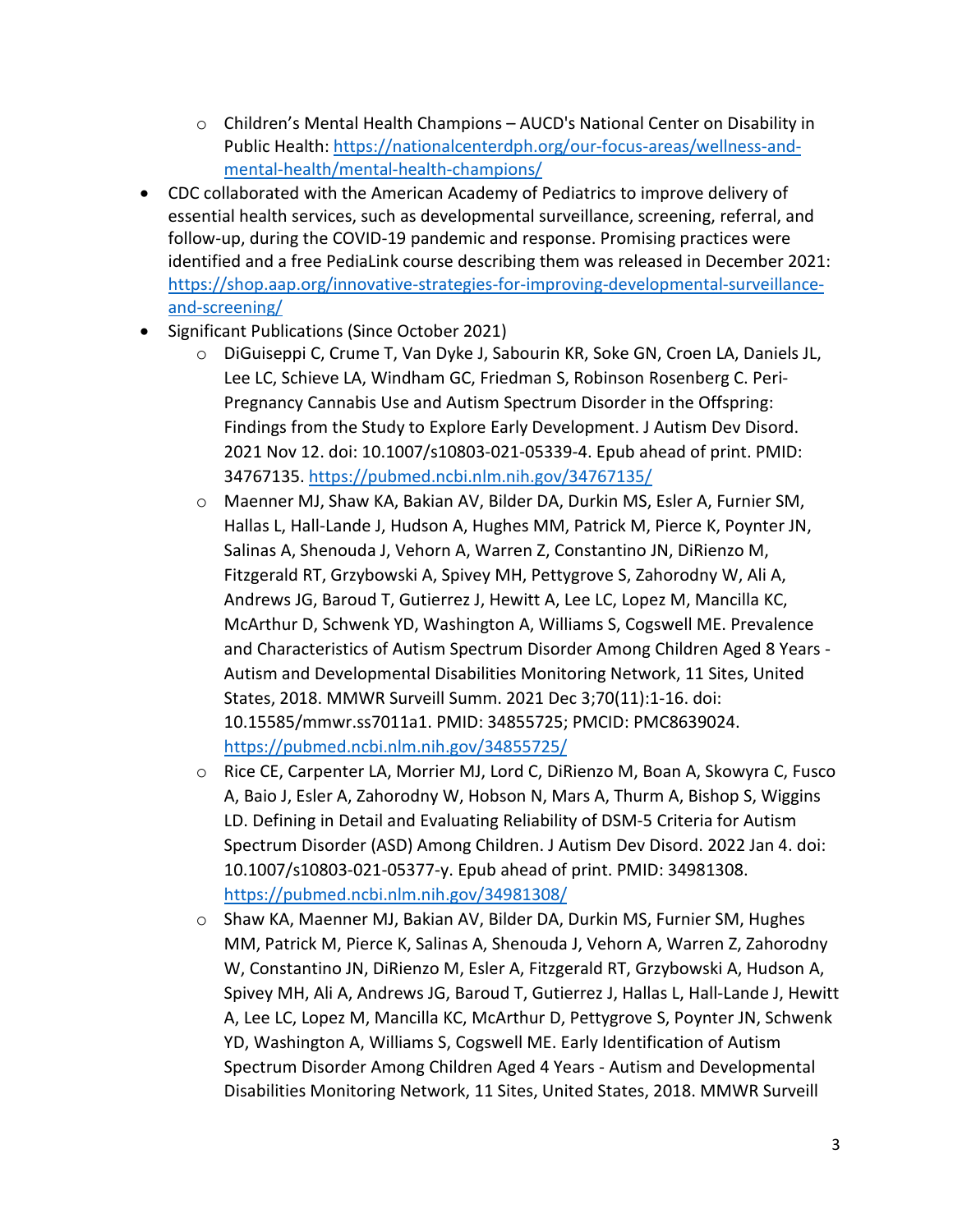Summ. 2021 Dec 3;70(10):1-14. doi: 10.15585/mmwr.ss7010a1. PMID: 34855727; PMCID: PMC8639027.<https://pubmed.ncbi.nlm.nih.gov/34855727/>

o Shaw KA, McArthur D, Hughes MM, Bakian AV, Lee LC, Pettygrove S, Maenner MJ. Progress and Disparities in Early Identification of Autism Spectrum Disorder: Autism and Developmental Disabilities Monitoring Network, 2002-2016. J Am Acad Child Adolesc Psychiatry. 2021 Nov 24:S0890-8567(21)02000-1. doi: 10.1016/j.jaac.2021.11.019. Epub ahead of print. PMID: 34838692. <https://pubmed.ncbi.nlm.nih.gov/34838692/>

## **Centers for Medicare & Medicaid Services (CMS)**

- CMS launched a new "one-stop shop" [\(https://www.medicaid.gov/medicaid/home](https://www.medicaid.gov/medicaid/home-community-based-services/guidance/strengthening-and-investing-home-and-community-based-services-for-medicaid-beneficiaries-american-rescue-plan-act-of-2021-section-9817-spending-plans-and-narratives/index.html)[community-based-services/guidance/strengthening-and-investing-home-and](https://www.medicaid.gov/medicaid/home-community-based-services/guidance/strengthening-and-investing-home-and-community-based-services-for-medicaid-beneficiaries-american-rescue-plan-act-of-2021-section-9817-spending-plans-and-narratives/index.html)[community-based-services-for-medicaid-beneficiaries-american-rescue-plan-act-of-](https://www.medicaid.gov/medicaid/home-community-based-services/guidance/strengthening-and-investing-home-and-community-based-services-for-medicaid-beneficiaries-american-rescue-plan-act-of-2021-section-9817-spending-plans-and-narratives/index.html)[2021-section-9817-spending-plans-and-narratives/index.html\)](https://www.medicaid.gov/medicaid/home-community-based-services/guidance/strengthening-and-investing-home-and-community-based-services-for-medicaid-beneficiaries-american-rescue-plan-act-of-2021-section-9817-spending-plans-and-narratives/index.html) on October 21, 2021, for state Medicaid agencies and stakeholders on Medicaid.gov to advance transparency and innovation for home and community-based services. Home and community-based services allow people enrolled in Medicaid to receive services and supports in a preferred setting outside of an institution, such as in their own home. Through this new webpage, state Medicaid agencies and stakeholders can access information about states' plans to enhance, expand, and strengthen home and community-based services across the country using new Medicaid funding made available by the American Rescue Plan Act of 2021 (ARP).
- On December 7, 2021, CMS released a State Medicaid Director Letter (SMDL) [\(https://www.medicaid.gov/Federal-Policy-Guidance/Downloads/smd21004.pdf\)](https://www.medicaid.gov/Federal-Policy-Guidance/Downloads/smd21004.pdf) that provides guidance to states on a provision of the Sustaining Excellence in Medicaid Act of 2019 that allows them to adopt special financial methodologies for Medicaid applicants and beneficiaries who need home and community-based services (HCBS). The provision permits states to only apply certain income and/or asset disregards to individuals who need home and community-based services. This authority is currently in effect, and CMS is available to provide technical assistance to any state wishing to adopt the authority.
- CMS is partnering with the Administration for Community Living and the U.S. Department of Housing and Urban Development on a Housing and Services Resource Center [\(https://acl.gov/HousingAndServices\)](https://acl.gov/HousingAndServices) launched in December 2021. The Center was created for people who work in the organizations and systems that provide housing resources and homelessness services, behavioral and mental health services, independent living services and other supportive services, and others who are working to help people live successfully and stably in the community.
- As part of the Biden-Harris Administration's effort to work with states to promote access to Medicaid services for people with mental health and substance use disorder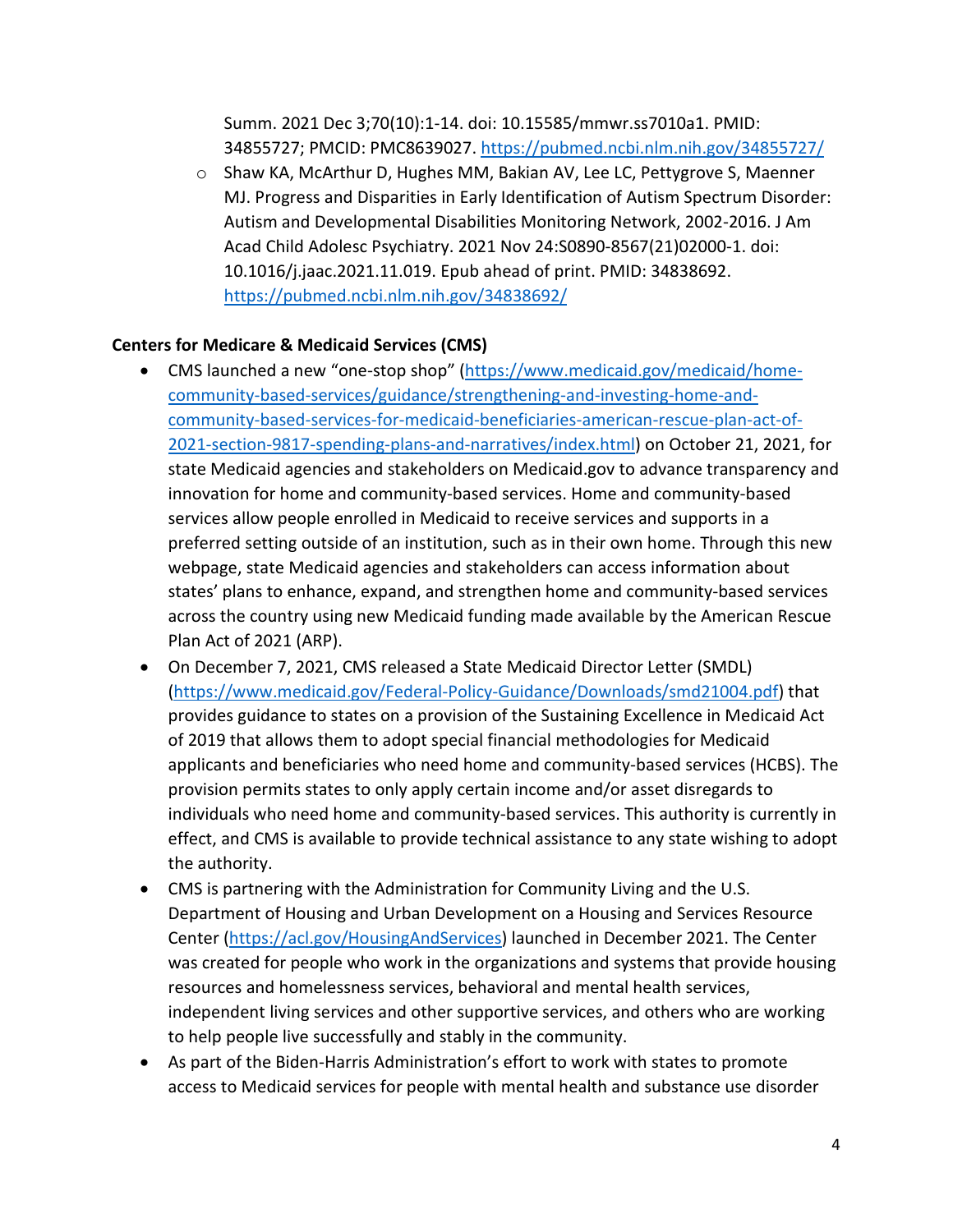(SUD) crises, on December 28<sup>th</sup> CMS issued a State Health Official (SHO) letter [\(https://www.medicaid.gov/federal-policy-guidance/downloads/sho21008.pdf\)](https://www.medicaid.gov/federal-policy-guidance/downloads/sho21008.pdf) on the scope of, and payments for, a new Medicaid state option authorized under President Biden's American Rescue Plan (ARP), to provide coverage for qualifying communitybased mobile crisis intervention services. Mobile crisis intervention services are essential tools to meet people in crisis where they are and rapidly provide critical services to people experiencing mental health or substance use crises by connecting then to a behavioral health specialist 24 hours per day, 365 days a year. This new option will help states integrate these services into their Medicaid programs, a critical component in establishing a sustainable and public health-focused support network.

## **Department of Defense (DoD) Autism Research Program (ARP)**

- Funding recommendations for the FY2021 ARP have recently been posted to our website:<https://cdmrp.army.mil/arp/awards/awards>
	- $\circ$  Projects include clinical trials, translational and basic science studies, along with several projects being conducted by early career stage independent investigators.
	- $\circ$  The FY2022 program has not been announced as we are under the Continuing Resolution until next month.

# **Department of Education (ED)**

- The Office of Special Education and Rehabilitative Services' (OSERS) Rehabilitation Services Administration (RSA) issued over \$134.9 million to fund programs to support vocational rehabilitation and other employment services for people with disabilities. Information about the new grants can be found here: <https://sites.ed.gov/osers/2021/11/new-rsa-2021-discretionary-grant-awards/>
- RSA also released a new FAQ document for vocational rehabilitation agencies and community rehabilitation providers on what qualifies as competitive integrated employment for people with disabilities. The updated guidance states that integrative employment opportunities must provide at least minimum wage and that compensation must be on par with workers without disabilities doing the same jobs and the jobs must be within the community. The document (RSA-FAQ-22-02) can be downloaded at this link:<https://rsa.ed.gov/sites/default/files/2021-10/RSA-FAQ-22-02.docx>
- OSERS' Office of Special Education Programs (OSEP) awarded \$70.3 million to state and local programs that provide educational services to children and youth with disabilities. Information about these grants is available here: <https://sites.ed.gov/osers/2021/11/new-osep-2021-discretionary-grant-awards/>
- OSERS released two new Q&As to clarify states' and early intervention service providers' obligations under the IDEA Part C during the ongoing pandemic. The Department noted that referrals to early intervention services dropped when the coronavirus emerged and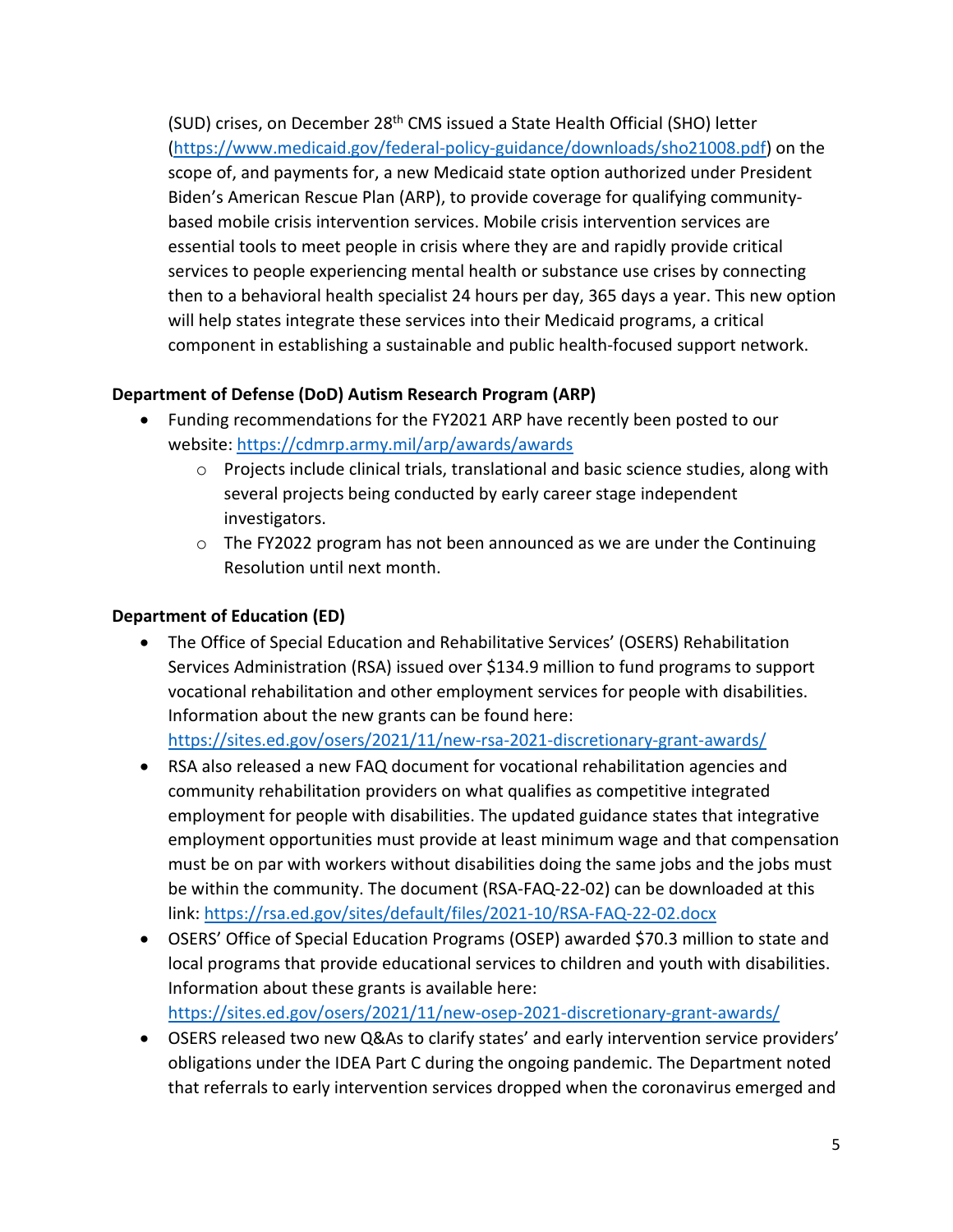have not returned to pre-pandemic levels. The two new documents complete OSERS Return to School Roadmap series. Additional information is available here: [https://sites.ed.gov/idea/new-qas-address-child-find-referral-and-eligibility-and-the](https://sites.ed.gov/idea/new-qas-address-child-find-referral-and-eligibility-and-the-provision-of-early-intervention-services-under-idea-part-c-amidst-the-covid-19-pandemic/)[provision-of-early-intervention-services-under-idea-part-c-amidst-the-covid-19](https://sites.ed.gov/idea/new-qas-address-child-find-referral-and-eligibility-and-the-provision-of-early-intervention-services-under-idea-part-c-amidst-the-covid-19-pandemic/) [pandemic/](https://sites.ed.gov/idea/new-qas-address-child-find-referral-and-eligibility-and-the-provision-of-early-intervention-services-under-idea-part-c-amidst-the-covid-19-pandemic/)

• ED released a new resource titled *Supporting Child and Student Social, Emotional, Behavioral, and Mental Health* to promote the mental health and social and emotional well-being among children and students. This resource highlights seven key challenges to providing school- or program-based mental health support across early childhood, K-12 schools, and higher education settings, and presents seven corresponding recommendations. The resource can be found here:

[https://www2.ed.gov/documents/students/supporting-child-student-social-emotional](https://www2.ed.gov/documents/students/supporting-child-student-social-emotional-behavioral-mental-health.pdf)[behavioral-mental-health.pdf](https://www2.ed.gov/documents/students/supporting-child-student-social-emotional-behavioral-mental-health.pdf)

# **Department of Justice (DOJ)**

• BJA, the University of Cincinnati and their partners, established the Academic Training to Inform Police Response Initiative:<https://www.informedpoliceresponses.com/> to (1) raise awareness in the policing community about the nature and needs of people with Behavioral Health (BH) conditions and Intellectual and Developmental Disabilities (IDD); (2) provide training and resources on BH, IDD, and crisis response; and (3) support the use of evidence-informed, best practices in these responses. A handout about the program is available here:

[https://www.theiacp.org/sites/default/files/MHIDD/AT%20Project%20One%20Pager%2](https://www.theiacp.org/sites/default/files/MHIDD/AT%20Project%20One%20Pager%20508_Nov%202021%20FINAL.pdf) [0508\\_Nov%202021%20FINAL.pdf](https://www.theiacp.org/sites/default/files/MHIDD/AT%20Project%20One%20Pager%20508_Nov%202021%20FINAL.pdf)

- BJA has published a style guide for staff and contractors who produce printed or online content for BJA and BJA grantees and training and technical assistance providers who develop content that will include the BJA logo. It contains guidelines for content related to criminal justice and behavioral health and intellectual and developmental disabilities, including concepts, terminology, and definitions. The style guide is available online at this address: [https://iacc.hhs.gov/meetings/iacc-meetings/2022/full-committee](https://iacc.hhs.gov/meetings/iacc-meetings/2022/full-committee-meeting/january19/justice_style_guide_2021.pdf)[meeting/january19/justice\\_style\\_guide\\_2021.pdf](https://iacc.hhs.gov/meetings/iacc-meetings/2022/full-committee-meeting/january19/justice_style_guide_2021.pdf)
- Forthcoming Publications:
	- o Law Enforcement Response to People with Developmental Disabilities: 4 Steps for Diversion
	- o Understand Developmental Disabilities for Criminal Justice Professionals
- Forthcoming Funding Opportunities for FY 2022
	- o For more information about forthcoming funding opportunities for FY 2022, please attend the upcoming funding webinar. Please visit this link for information on BJA's website about our upcoming Grant Applicant Education Series: [https://bja.ojp.gov/news/grant-applicant-education-series-webinars](https://bja.ojp.gov/news/grant-applicant-education-series-webinars-announced)[announced.](https://bja.ojp.gov/news/grant-applicant-education-series-webinars-announced) Please feel free to share with partners. Also know that we will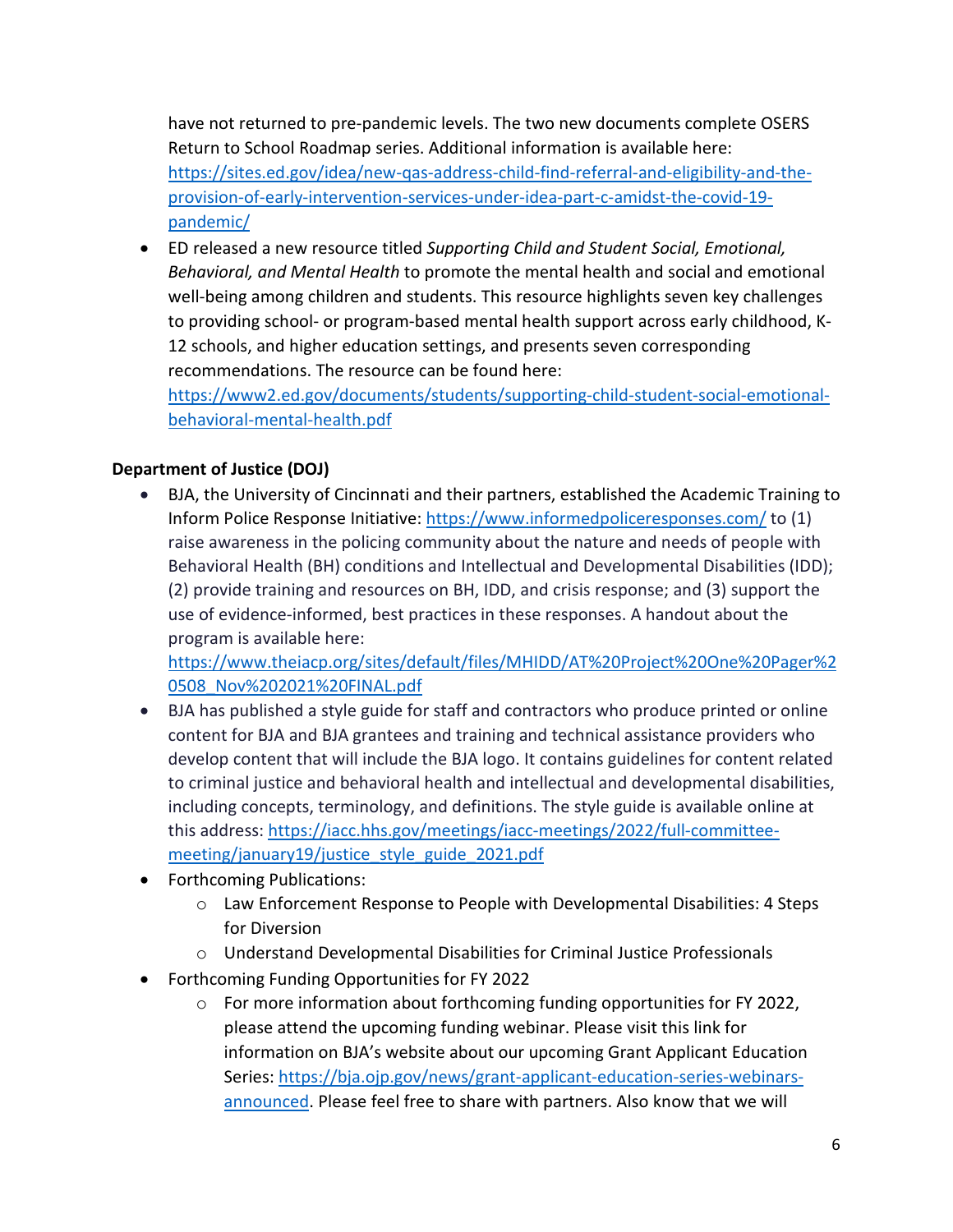announce program specific applicant webinars once that info becomes available covering all solicitations that support: 1) LE, 2) courts, 3) corrections, and 4) behavioral health.

- o The Kevin and Avonte Program supports local jurisdictions' efforts to reduce the number of deaths and injuries of individuals with forms of dementia such as Alzheimer's disease or developmental disabilities such as autism who, due to their condition, wander from safe environments. It provides funding to law enforcement and public safety agencies to implement locative technologies to track missing individuals, and it funds such agencies and partnering nonprofit organizations to develop or operate programs to prevent wandering, increase individuals' safety, and facilitate rescues.
- o This program seeks to fund the implementation of transdisciplinary crisis response training to educate, train, and prepare law enforcement officers so that they are equipped to appropriately interact with people who have behavioral health conditions (including mental health and substance use) and intellectual and developmental disabilities (IDD) in the course of completing their job responsibilities. It seeks applications from states, local law enforcement, and correctional entities to plan and implement training, engage in organizational planning to deploy trained officers in times of crisis, and sustain a best practice crisis response program.

## **Department of Labor (DOL)**

• DOL launched an initiative to protect professional caregivers' wages and rights and ensure that industry employers comply with the law. Additional information about the initiative can be found here:

<https://www.dol.gov/newsroom/releases/whd/whd20211123>

- Launched in 2021, DOL's Office of Disability Employment Policy (ODEP)'s project on Research Support Services for Employment of Young Adults on the Autism Spectrum [\(https://www.mathematica.org/projects/research-support-services-for-employment-of](https://www.mathematica.org/projects/research-support-services-for-employment-of-young-adults-on-the-autism-spectrum)[young-adults-on-the-autism-spectrum\)](https://www.mathematica.org/projects/research-support-services-for-employment-of-young-adults-on-the-autism-spectrum) will hold listening sessions with key stakeholders, including young adults on the autism spectrum, in the coming months.
- ODEP's Partnership on Inclusive Apprenticeship (PIA) [\(https://inclusiveapprenticeship.org/\)](https://inclusiveapprenticeship.org/) has produced 10 episodes of its podcast series [\(https://inclusiveapprenticeship.org/resources/apprenticeship-for-all-podcast/\)](https://inclusiveapprenticeship.org/resources/apprenticeship-for-all-podcast/) and released several resource guides for employers and industry intermediaries [\(https://inclusiveapprenticeship.org/resources/\)](https://inclusiveapprenticeship.org/resources/); it has also issued resource guides for job seekers on how to become an apprentice [\(https://inclusiveapprenticeship.org/becoming-an-apprentice/\)](https://inclusiveapprenticeship.org/becoming-an-apprentice/), advance careers [\(https://inclusiveapprenticeship.org/advancing-your-career-through-inclusive](https://inclusiveapprenticeship.org/advancing-your-career-through-inclusive-apprenticeship/)[apprenticeship/\)](https://inclusiveapprenticeship.org/advancing-your-career-through-inclusive-apprenticeship/), and disclose disabilities and request accommodations and supports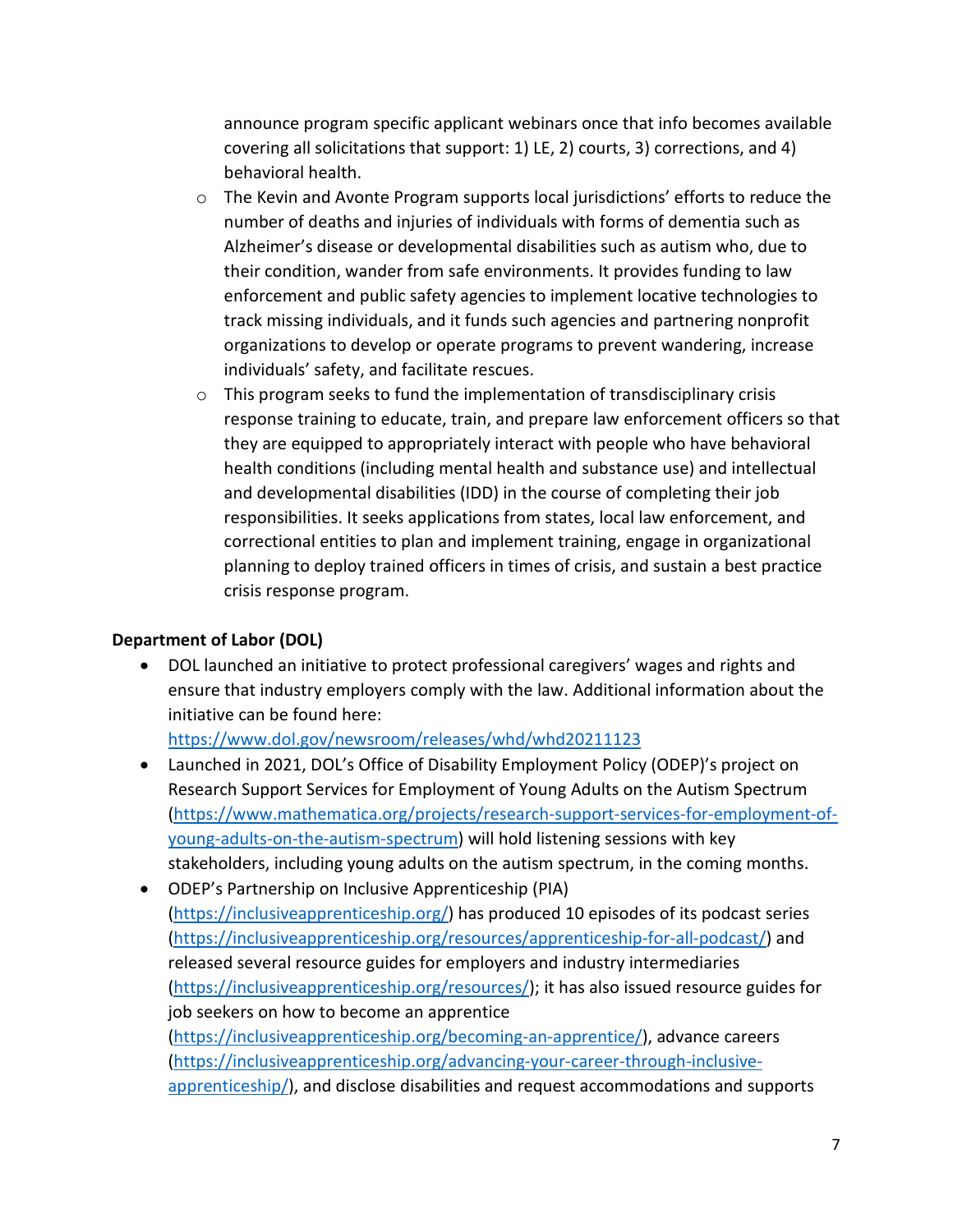[\(https://inclusiveapprenticeship.org/disclosing-your-disability-and-requesting-an](https://inclusiveapprenticeship.org/disclosing-your-disability-and-requesting-an-accommodation/)[accommodation/\)](https://inclusiveapprenticeship.org/disclosing-your-disability-and-requesting-an-accommodation/).

• ODEP's Employer Assistance and Resource Network on Disability Inclusion (EARN) [\(https://askearn.org/\)](https://askearn.org/) will host a webinar on February 16, 2022, on Expanding Your Talent Pool: Disability Inclusion in Advanced Manufacturing [\(https://askearn.org/event/expanding-your-talent-pool-disability-inclusion-in-advanced](https://askearn.org/event/expanding-your-talent-pool-disability-inclusion-in-advanced-manufacturing)[manufacturing\)](https://askearn.org/event/expanding-your-talent-pool-disability-inclusion-in-advanced-manufacturing). This webinar will discuss how pre-employment training and community partnerships can help expand talent pipelines; it will also spotlight thriving workers, including people on the autism spectrum and other neurodivergent people.

# **Department of Housing and Urban Development (HUD)**

- HHS and HUD announced the expansion of a partnership established in 2021 to improve access to affordable, accessible housing and the critical services that make community living possible for people with disabilities and older adults. The partners also announced the launch of a national Housing and Services Resource Center (HSRC) as the hub of this coordinated federal effort.
	- o Press release: [https://www.hud.gov/press/press\\_releases\\_media\\_advisories/HUD\\_No\\_21\\_201](https://www.hud.gov/press/press_releases_media_advisories/HUD_No_21_201)
	- o Housing and Services Resource Center Website: <https://acl.gov/HousingAndServices>

# **Environmental Protection Agency (EPA)**

- EPA announced Stronger Protections from Lead in Drinking Water: Next Steps for the Lead and Copper Rule. The fact sheet is available: [https://www.epa.gov/system/files/documents/2021-12/lcrr-review-fact-sheet\\_0.pdf](https://www.epa.gov/system/files/documents/2021-12/lcrr-review-fact-sheet_0.pdf)
- EPA announced that the Lead and Copper Rule Revisions will go into effect to support near-term development of actions to reduce lead in drinking water.
- At the same time, EPA has released a Federal Register Notice announcing the intent to develop and finalize Lead and Copper rule Improvements prior to October 16, 2024.
	- o Here is the press release: [https://www.epa.gov/newsreleases/epa-announces](https://www.epa.gov/newsreleases/epa-announces-intent-strengthen-lead-and-copper-regulations-support-proactive-lead)[intent-strengthen-lead-and-copper-regulations-support-proactive-lead](https://www.epa.gov/newsreleases/epa-announces-intent-strengthen-lead-and-copper-regulations-support-proactive-lead)
	- o To see additional actions that EPA is taking under the President's action plan, visit: [https://www.whitehouse.gov/briefing-room/statements](https://gcc02.safelinks.protection.outlook.com/?url=https%3A%2F%2Fu7061146.ct.sendgrid.net%2Fls%2Fclick%3Fupn%3D4tNED-2FM8iDZJQyQ53jATUYlRQCUZdW19GSQ0xRkbQXJUjRjEAxtVJql-2BHJvTHLA32qhH5hX0nqeS8zowBMqXwWRdwB1T0mqzXFGE1O-2BDzaZqNi1GQfJbJO8YJI-2BA5eULKTfhpcYIOqqUz1BDJyjakcLt1xbzgVO8PbR2nkeH-2F0hyz13jFeyDdOI9LnWO8w9VPR0Y_HesIlEJRlthUrWgsjQ53DA68mylpwUoZvAj-2BHHE4L43Az9lpIn2GGBP-2FzQs2fH8SY4z6lAqP0ummJsFgFAnbp2QNLONmW3ElXBL3V73ncQjSsfSigspm7Volip6JFEm0T5YKpCoX-2BLf6zyDjGUuHhPhwvUQMd32EtxPWKhiTAUvwvd-2BkxcLHSmbKRIPYQybernH2j2EGnlw6NIUZ90b3ddEktrGspNaTJ085rFjASphGdg6d-2Fc6IZ47LVUCg-2BPlmAQX7wOnEYIzfAki4yaXp9Dv7D1jqmItx9CT6JtiNJkzz3pSOHaWd6hK-2FEvnmPRJHGwoFw4kqYEgLQYACrCB-2BgmlauvryMdURJaTgWFp9WrA-3D&data=04%7C01%7CHubal.Elaine%40epa.gov%7C6c53a67f725f45885d7d08d9c0be59d6%7C88b378b367484867acf976aacbeca6a7%7C0%7C0%7C637752746079316646%7CUnknown%7CTWFpbGZsb3d8eyJWIjoiMC4wLjAwMDAiLCJQIjoiV2luMzIiLCJBTiI6Ik1haWwiLCJXVCI6Mn0%3D%7C3000&sdata=xBRf8GVoR7c7FuL2TKjezmdNCbF8nWKPR55caNYlCyA%3D&reserved=0)[releases/2021/12/16/fact-sheet-the-biden-harris-lead-pipe-and-paint-action](https://gcc02.safelinks.protection.outlook.com/?url=https%3A%2F%2Fu7061146.ct.sendgrid.net%2Fls%2Fclick%3Fupn%3D4tNED-2FM8iDZJQyQ53jATUYlRQCUZdW19GSQ0xRkbQXJUjRjEAxtVJql-2BHJvTHLA32qhH5hX0nqeS8zowBMqXwWRdwB1T0mqzXFGE1O-2BDzaZqNi1GQfJbJO8YJI-2BA5eULKTfhpcYIOqqUz1BDJyjakcLt1xbzgVO8PbR2nkeH-2F0hyz13jFeyDdOI9LnWO8w9VPR0Y_HesIlEJRlthUrWgsjQ53DA68mylpwUoZvAj-2BHHE4L43Az9lpIn2GGBP-2FzQs2fH8SY4z6lAqP0ummJsFgFAnbp2QNLONmW3ElXBL3V73ncQjSsfSigspm7Volip6JFEm0T5YKpCoX-2BLf6zyDjGUuHhPhwvUQMd32EtxPWKhiTAUvwvd-2BkxcLHSmbKRIPYQybernH2j2EGnlw6NIUZ90b3ddEktrGspNaTJ085rFjASphGdg6d-2Fc6IZ47LVUCg-2BPlmAQX7wOnEYIzfAki4yaXp9Dv7D1jqmItx9CT6JtiNJkzz3pSOHaWd6hK-2FEvnmPRJHGwoFw4kqYEgLQYACrCB-2BgmlauvryMdURJaTgWFp9WrA-3D&data=04%7C01%7CHubal.Elaine%40epa.gov%7C6c53a67f725f45885d7d08d9c0be59d6%7C88b378b367484867acf976aacbeca6a7%7C0%7C0%7C637752746079316646%7CUnknown%7CTWFpbGZsb3d8eyJWIjoiMC4wLjAwMDAiLCJQIjoiV2luMzIiLCJBTiI6Ik1haWwiLCJXVCI6Mn0%3D%7C3000&sdata=xBRf8GVoR7c7FuL2TKjezmdNCbF8nWKPR55caNYlCyA%3D&reserved=0)[plan/](https://gcc02.safelinks.protection.outlook.com/?url=https%3A%2F%2Fu7061146.ct.sendgrid.net%2Fls%2Fclick%3Fupn%3D4tNED-2FM8iDZJQyQ53jATUYlRQCUZdW19GSQ0xRkbQXJUjRjEAxtVJql-2BHJvTHLA32qhH5hX0nqeS8zowBMqXwWRdwB1T0mqzXFGE1O-2BDzaZqNi1GQfJbJO8YJI-2BA5eULKTfhpcYIOqqUz1BDJyjakcLt1xbzgVO8PbR2nkeH-2F0hyz13jFeyDdOI9LnWO8w9VPR0Y_HesIlEJRlthUrWgsjQ53DA68mylpwUoZvAj-2BHHE4L43Az9lpIn2GGBP-2FzQs2fH8SY4z6lAqP0ummJsFgFAnbp2QNLONmW3ElXBL3V73ncQjSsfSigspm7Volip6JFEm0T5YKpCoX-2BLf6zyDjGUuHhPhwvUQMd32EtxPWKhiTAUvwvd-2BkxcLHSmbKRIPYQybernH2j2EGnlw6NIUZ90b3ddEktrGspNaTJ085rFjASphGdg6d-2Fc6IZ47LVUCg-2BPlmAQX7wOnEYIzfAki4yaXp9Dv7D1jqmItx9CT6JtiNJkzz3pSOHaWd6hK-2FEvnmPRJHGwoFw4kqYEgLQYACrCB-2BgmlauvryMdURJaTgWFp9WrA-3D&data=04%7C01%7CHubal.Elaine%40epa.gov%7C6c53a67f725f45885d7d08d9c0be59d6%7C88b378b367484867acf976aacbeca6a7%7C0%7C0%7C637752746079316646%7CUnknown%7CTWFpbGZsb3d8eyJWIjoiMC4wLjAwMDAiLCJQIjoiV2luMzIiLCJBTiI6Ik1haWwiLCJXVCI6Mn0%3D%7C3000&sdata=xBRf8GVoR7c7FuL2TKjezmdNCbF8nWKPR55caNYlCyA%3D&reserved=0)
	- o For more information on EPA's Lead and Copper Rule, visit: [https://www.epa.gov/ground-water-and-drinking-water/review-national](https://gcc02.safelinks.protection.outlook.com/?url=https%3A%2F%2Fu7061146.ct.sendgrid.net%2Fls%2Fclick%3Fupn%3D4tNED-2FM8iDZJQyQ53jATUXCY529UN0YUgnD-2BaYdcWV8O1YC-2FkRkeE-2FZLQLZtTVrmzP5D0bFl0FcX4BrxB4GFd77KDPjV9XS6q-2BH-2FEVB9mydQnik13lpSl2j5tu922vQjA9fjGRPr-2FpK2KcDD0K2IrceGpQx7NIxuZ1D7TcDlrXA-3DROSa_HesIlEJRlthUrWgsjQ53DA68mylpwUoZvAj-2BHHE4L43Az9lpIn2GGBP-2FzQs2fH8SY4z6lAqP0ummJsFgFAnbp2QNLONmW3ElXBL3V73ncQjSsfSigspm7Volip6JFEm0T5YKpCoX-2BLf6zyDjGUuHhPhwvUQMd32EtxPWKhiTAUvwvd-2BkxcLHSmbKRIPYQybernH2j2EGnlw6NIUZ90b3dWRmKou8e0Eob489PFvsX4DM-2Bjmd0jFWRTOwWEuoaJpmcayYwQC1jXP5kzb9tevxyTFrTUJvFPfJRh9hVEoitQass2LqxIqiN3MyTQn6Ip4pGb0oZc12G1IRkJ4Kt2x0-2FgYYfQPFQzIIPL0qjOhQHqM-3D&data=04%7C01%7CHubal.Elaine%40epa.gov%7C6c53a67f725f45885d7d08d9c0be59d6%7C88b378b367484867acf976aacbeca6a7%7C0%7C0%7C637752746079326599%7CUnknown%7CTWFpbGZsb3d8eyJWIjoiMC4wLjAwMDAiLCJQIjoiV2luMzIiLCJBTiI6Ik1haWwiLCJXVCI6Mn0%3D%7C3000&sdata=kRRWnMWi2jO8F%2BcWV5Kwnxo2jORwaDkHSU1WK45BPhA%3D&reserved=0)[primary-drinking-water-regulation-lead-and-copper.](https://gcc02.safelinks.protection.outlook.com/?url=https%3A%2F%2Fu7061146.ct.sendgrid.net%2Fls%2Fclick%3Fupn%3D4tNED-2FM8iDZJQyQ53jATUXCY529UN0YUgnD-2BaYdcWV8O1YC-2FkRkeE-2FZLQLZtTVrmzP5D0bFl0FcX4BrxB4GFd77KDPjV9XS6q-2BH-2FEVB9mydQnik13lpSl2j5tu922vQjA9fjGRPr-2FpK2KcDD0K2IrceGpQx7NIxuZ1D7TcDlrXA-3DROSa_HesIlEJRlthUrWgsjQ53DA68mylpwUoZvAj-2BHHE4L43Az9lpIn2GGBP-2FzQs2fH8SY4z6lAqP0ummJsFgFAnbp2QNLONmW3ElXBL3V73ncQjSsfSigspm7Volip6JFEm0T5YKpCoX-2BLf6zyDjGUuHhPhwvUQMd32EtxPWKhiTAUvwvd-2BkxcLHSmbKRIPYQybernH2j2EGnlw6NIUZ90b3dWRmKou8e0Eob489PFvsX4DM-2Bjmd0jFWRTOwWEuoaJpmcayYwQC1jXP5kzb9tevxyTFrTUJvFPfJRh9hVEoitQass2LqxIqiN3MyTQn6Ip4pGb0oZc12G1IRkJ4Kt2x0-2FgYYfQPFQzIIPL0qjOhQHqM-3D&data=04%7C01%7CHubal.Elaine%40epa.gov%7C6c53a67f725f45885d7d08d9c0be59d6%7C88b378b367484867acf976aacbeca6a7%7C0%7C0%7C637752746079326599%7CUnknown%7CTWFpbGZsb3d8eyJWIjoiMC4wLjAwMDAiLCJQIjoiV2luMzIiLCJBTiI6Ik1haWwiLCJXVCI6Mn0%3D%7C3000&sdata=kRRWnMWi2jO8F%2BcWV5Kwnxo2jORwaDkHSU1WK45BPhA%3D&reserved=0)
	- o For more information on estimated 2022 Drinking Water State Revolving Fund allotments to remove lead service lines through the Bipartisan Infrastructure Law, visit: [www.epa.gov/infrastructure/water-infrastructure-investments](https://gcc02.safelinks.protection.outlook.com/?url=https%3A%2F%2Fu7061146.ct.sendgrid.net%2Fls%2Fclick%3Fupn%3D4tNED-2FM8iDZJQyQ53jATUeyOmeWnwqSyK5p8-2B-2FwJx1-2BG3JmTq57RU44j7F55jakGmPeaCJK0cQB6DzkLCPDR7x-2FFHNrywO48HNKjKNMU3mI-3DaSqI_HesIlEJRlthUrWgsjQ53DA68mylpwUoZvAj-2BHHE4L43Az9lpIn2GGBP-2FzQs2fH8SY4z6lAqP0ummJsFgFAnbp2QNLONmW3ElXBL3V73ncQjSsfSigspm7Volip6JFEm0T5YKpCoX-2BLf6zyDjGUuHhPhwvUQMd32EtxPWKhiTAUvwvd-2BkxcLHSmbKRIPYQybernH2j2EGnlw6NIUZ90b3dRuVT-2Fs5I30KDk0ARNJGZql8GfZPCxFB2vtuj5eaZbWzafOaLF0llGNfz83YFyb7RttgIgxg-2BetTZ2iuoPUINqUu-2Fe-2Fiw-2BDx10OLem53BDZOWZOcb6tUNNjPRVMKnviAIluTB0toveqVlTyMWPA-2BOyM-3D&data=04%7C01%7CHubal.Elaine%40epa.gov%7C6c53a67f725f45885d7d08d9c0be59d6%7C88b378b367484867acf976aacbeca6a7%7C0%7C0%7C637752746079336554%7CUnknown%7CTWFpbGZsb3d8eyJWIjoiMC4wLjAwMDAiLCJQIjoiV2luMzIiLCJBTiI6Ik1haWwiLCJXVCI6Mn0%3D%7C3000&sdata=bA%2BUHAyq%2FqcXgSYsILntUQSlLU7fAUveliaWQwcwJTA%3D&reserved=0)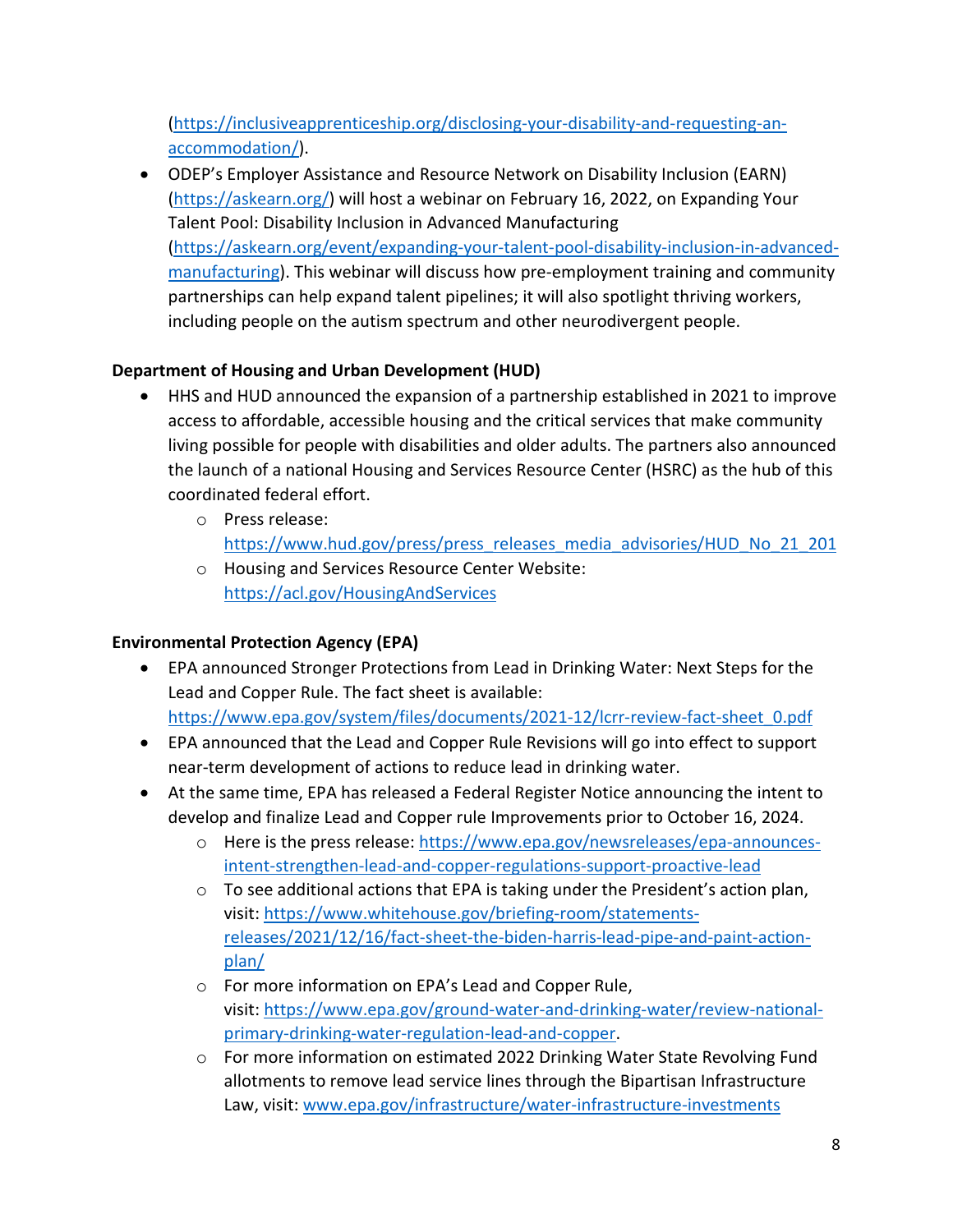#### **Health Resources and Services Administration (HRSA)**

- AIR-P will host a webinar in collaboration with AUCD on January  $18<sup>th</sup>$ , 2022, at 4pm EST, entitled: Bolstering Autistic College Student's Mental Health and Wellness [\(https://www.aucd.org/template/event.cfm?event\\_id=9050&id=379&parent=379\)](https://www.aucd.org/template/event.cfm?event_id=9050&id=379&parent=379). This talk is presented by Brett Ranon Nachman, PhD, a Postdoctoral Research Scholar at NC State Belk Center. Dr. Nachman will discuss findings from his dissertation on how autism-specific college support programs assist students in processing issues related to their mental health.
- HRSA announced two new funding opportunities to help build the evidence base and research infrastructure for children with special health care needs. Applications are due in March 2022 for the "Enhancing Systems of Care for Children with Medical Complexity Demonstration Projects and Coordinating Center" [\(https://www.grants.gov/web/grants/view-opportunity.html?oppId=334401](https://www.grants.gov/web/grants/view-opportunity.html?oppId=334401) and [https://www.grants.gov/web/grants/view-opportunity.html?oppId=334392\)](https://www.grants.gov/web/grants/view-opportunity.html?oppId=334392) and April

2022 for the "Children and Youth with Special Health Care Needs Research Network" [\(https://www.grants.gov/web/grants/view-opportunity.html?oppId=334381\)](https://www.grants.gov/web/grants/view-opportunity.html?oppId=334381).

#### **National Institutes of Health (NIH)**

- **National Institute of Environmental Health Sciences (NIEHS)**
	- o NIEHS supports a broad range of research on how environmental exposures impact human health including how early life exposures influence neurodevelopmental outcomes, such as ASD. NIEHS funded investigators are currently studying the association of a wide range of exposures, such as air pollution and pesticides with the development of autism. NIEHS supported researchers are also investigating the mechanisms by which these exposures contribute to the development of autism and autistic traits, including epigenetics, inflammation, and the microbiome.
	- $\circ$  Dr. Youssef Oulhote, at the University of Massachusetts Amherst, was awarded an NIEHS Outstanding New Environmental Scientist (ONES) R01 to study the interplay between multiple environmental chemical exposures, folate levels, and folate-related genetic polymorphisms and their contribution to autistic traits (1R01ES032552-01: [https://reporter.nih.gov/project-details/10360836\)](https://reporter.nih.gov/project-details/10360836). This research can inform our understanding of the mechanisms contributing to autism and strategies for modifying risks of debilitating aspects. The ONES program

[\(https://www.niehs.nih.gov/research/supported/training/ones/index.cfm\)](https://www.niehs.nih.gov/research/supported/training/ones/index.cfm) is a highly competitive R01 that supports early-stage investigators in launching their independent research career through support of innovative environmental health research and career enhancement.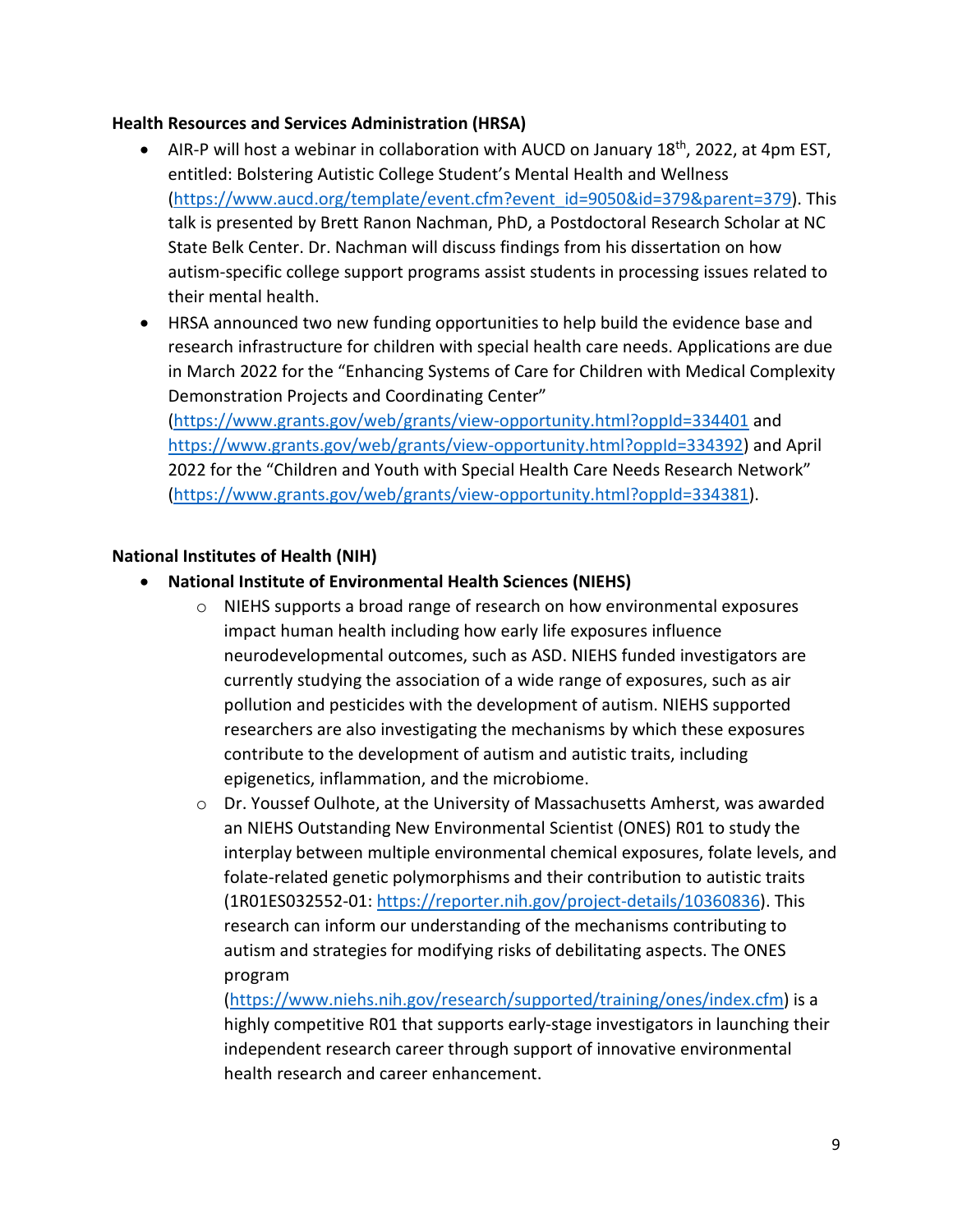#### • **National Institute of Mental Health (NIMH)**

o **Study Update: Autism Biomarkers Consortium-Clinical Trials** The Autism Biomarkers Consortium for Clinical Trials (ABC-CT) [\(https://fnih.org/our-programs/biomarkers-consortium/autism-biomarkers\)](https://fnih.org/our-programs/biomarkers-consortium/autism-biomarkers), a multi-site study initiated in 2015 to test and refine a set of biomarkers to serve as reliable, objective measures of variation in social impairment in ASD, received NIH funding in Fall 2020 to conduct a second phase of research. The next phase of the project will involve a) a follow-up study of the original cohort to examine the longer-term stability of these biomarker measures, b) administering measures from phase 1 of the study with a new cohort of children to see if the original findings can be replicated and confirmed, and c) conducting a feasibility study of its EEG N170 and eye tracking measures in children ages 3 to 5, both with and without ASD. Overcoming the challenges posed by the ongoing COVID-19 pandemic, the investigators have begun re-contacting and re-assessing participants from phase 1 of the study. The project also continues to make progress on its EEG N170 and eye tracking measures which were both accepted as ASD biomarkers for the FDA Biomarker Qualification Program [\(https://www.fda.gov/drugs/drug-development-tool-ddt-qualification](https://www.fda.gov/drugs/drug-development-tool-ddt-qualification-programs/biomarker-qualification-program)[programs/biomarker-qualification-program\)](https://www.fda.gov/drugs/drug-development-tool-ddt-qualification-programs/biomarker-qualification-program).

#### o **NIH Autism Centers of Excellence (ACE)**

Grant applications for the next phase of the Autism Centers of Excellence (ACE) Program, a trans-NIH initiative that supports large-scale studies on ASD, were received in November of last year. There was a very robust response to both the Center (P50) and Network (R01) requests for applications. Scientific Reviewer Officers from the NIH Center for Scientific Review (CSR) are currently planning the peer review panels for early Spring. Institutes that fund ACE Centers are the *Eunice Kennedy Shriver* National Institute of Child Health and Human Development (NICHD), National Institute on Deafness and Other Communication Disorders (NIDCD), National Institute of Environmental Health Sciences (NIEHS), National Institute of Mental Health (NIMH), and National Institute of Neurological Disorders and Stroke (NINDS).

#### o **NIH Crisis Intervention Research in ASD**

For individuals on the autism spectrum, the difficulties of dealing with the COVID pandemic and the daily adjustments needed to stay safe and healthy can present added stresses and strains which can increase the risk for experiencing unanticipated medical and/or mental health crises. NIMH has funded a number of research projects that have studied crisis intervention efforts aimed at helping individuals with ASD and their families. One such study used a retrospective, longitudinal design to examine the Emergency Department (ED) experiences and of individuals with and without ASD who sought care for suicidal ideation or suicidal behavior (1R21MH125262-01: [https://reporter.nih.gov/project-](https://reporter.nih.gov/project-details/10302533)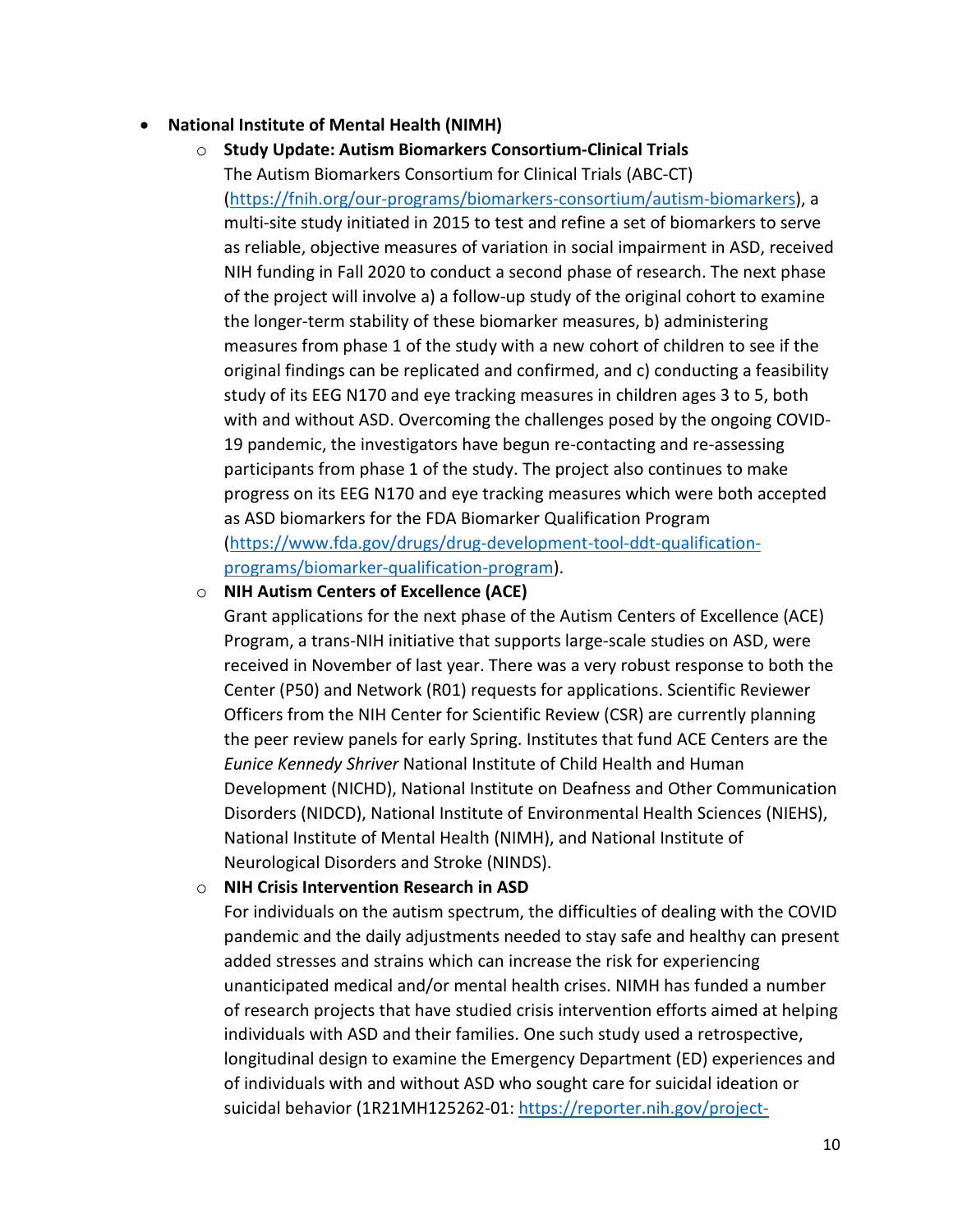[details/10302533\)](https://reporter.nih.gov/project-details/10302533). The study also utilized nationwide medical claims records from over 100 million publicly and privately insured individuals. The researchers also conducted interviews with key stakeholders about ways to improve EDbased suicide prevention practices and increase post-ED mental health treatment engagement for individuals with ASD, in order to better understand critical points of prevention and intervention for suicidal individuals with ASD.

Another study is seeking to develop a behavioral intervention to improve social function and health outcomes and decrease victimization risk for young adults with ASD (1R03MH113966-01A1: [https://reporter.nih.gov/project](https://reporter.nih.gov/project-details/9528771)[details/9528771\)](https://reporter.nih.gov/project-details/9528771). Some key goals of the study are to determine the social cognitive factors that individuals with ASD need to appropriately access and assess information about adult relationships and intimate behaviors and to conduct a needs assessment of the goals and preferences for an intervention program geared toward independent functioning and reduction of victimization risks, gathered through input from with young adults on the spectrum, their parents, and education, health, and social service providers. In addition, the study team developed an initial treatment manual that integrates critical stakeholder perspectives and goals with evidence-based information about methods and content.

A third project examined the epidemiologic patterns of injuries treated at emergency departments and hospitals in children with ASD, across different stages of development (1R21HD098522-01A1: [https://reporter.nih.gov/project](https://reporter.nih.gov/project-details/9891178)[details/9891178\)](https://reporter.nih.gov/project-details/9891178). Using data from a nationwide database of Emergency Departments, the study examined the time trends of injuries among individuals with ASD (ages 0-20 years old) in hospitals and Eds; characterized the patterns of treated injuries according to injury mechanism, intent, severity, and other demographic characteristics; and assess the excess risk of injuries. Findings from the study can help inform preventive strategies and facilitate the development of effective interventions to reduce injuries in children with ASD.

o **Telemedicine Tools for ASD Diagnoses/TAP (Tele-ASD-PEDS)** During the past 3 years, NIMH has funded 3 sequentially staged studies focused on the development and validation of tele-assessment tools to detect autism in young children. The first study tested and validated a tele-assessment tool "the TAP" for virtual use in clinics with young toddlers (ages 18-36 months). Findings yielded high levels of diagnostic agreement of autism compared to the blinded comprehensive evaluation with gold standard measures. The second study expanded the scope of the previous study by testing the tele-assessment TAP tool for in-home use with toddlers – with the TAP activities being delivered by parents and guided remotely by clinicians. This study was funded in 2021 and is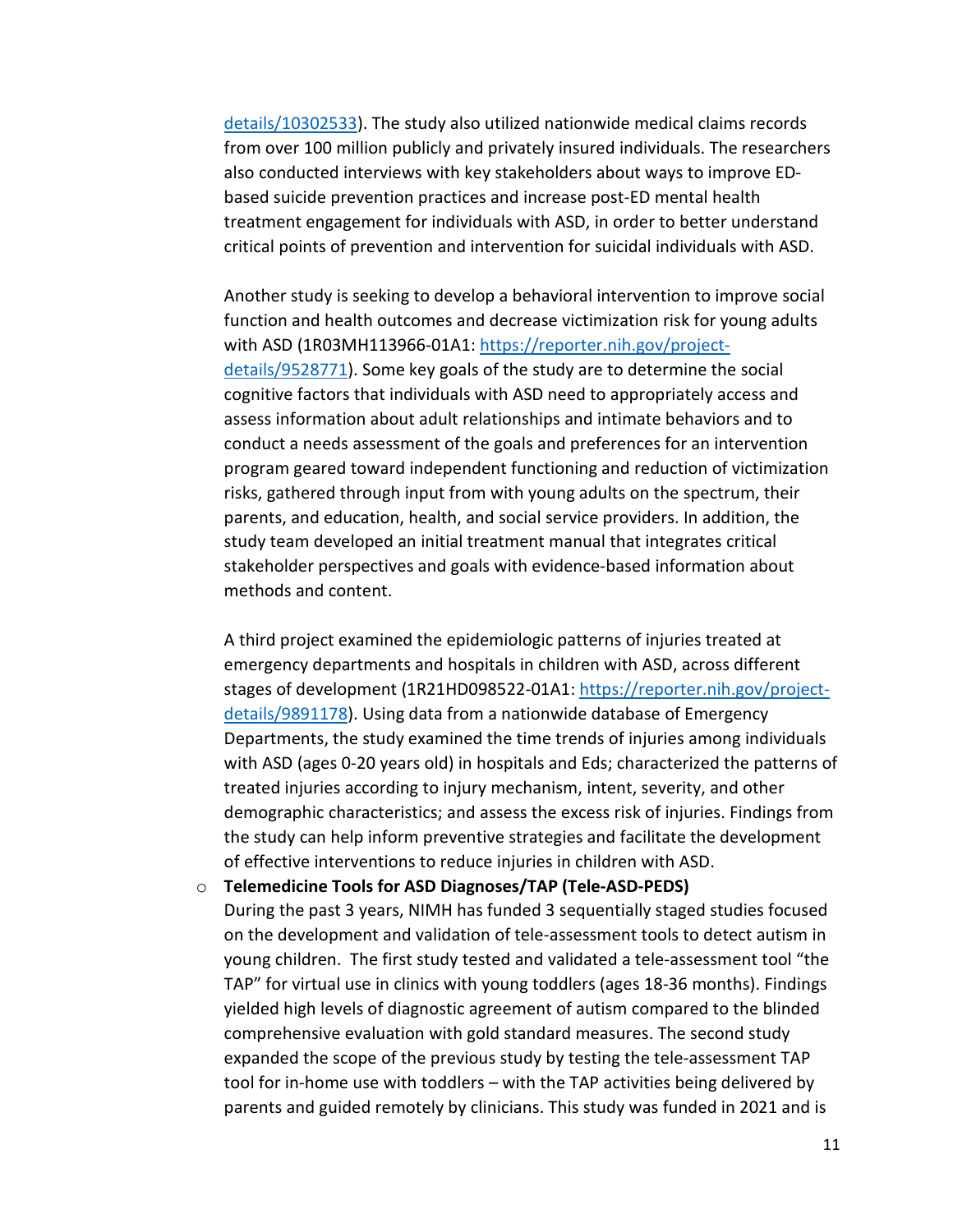ongoing. A third study funded in 2022 will develop and validate a modified TAP tool for in-home use focused on an older cohort of pre-school children (ages 36- 72 months). Together, these three studies will provide the needed scientific foundation that will lead to future virtual implementation of two psychometrically sound tele-assessment tools for early autism detection that can be delivered by clinicians in both clinics and in-home use with toddlers and preschool children.

o **Effectiveness of Screening in Early Intervention Settings to Improve Diagnosis of Autism and Reduce Health Disparities**

While early autism detection and intervention among young children is considered crucial, research suggests that several groups of children – the poor, racial and ethnic minorities, and non-English speakers – are more likely to be diagnosed with autism spectrum disorder (ASD) later in life.

A new study published in JAMA Pediatrics (cited below) found that a multistage screening protocol for autism correctly diagnosed these children with autism at a younger age, and increased the number of boys diagnosed with the condition, especially Spanish speakers. The research was supported by NIMH and conducted by Drs. Alice Carter from the University of Massachusetts Boston and R. Christopher Sheldrick from Boston University.

This study tested the implementation of a multistage screening intervention in Massachusetts at three Early Intervention (EI) programs, which provided autism screening to children who are referred by pediatricians or parents. Overall, 33,326 children aged 14-36 months were assessed by EI providers. Researchers found that diagnoses of ASD were more common in the intervention sites vs. comparison sites and noted that these children experienced higher levels of poverty (66.9%), were more likely to be Black (30.7%), Spanish speakers (28.9%), and male (64%).

ASD multistage screening in EI was associated with a 60% increase in ASD diagnoses compared with standard care. Furthermore, improvements were greater among Spanish-speaking families compared with English-speaking families. Overall, multistage screening for autism in EI may improve early ASD detection and reduce in health disparities.

Sheldrick RC, Carter AS, Eisenhower A, Mackie TI, Cole MB, Hoch N, Brunt S, Pedraza FM. Effectiveness of Screening in Early Intervention Settings to Improve Diagnosis of Autism and Reduce Health Disparities. JAMA Pediatr. 2022 Jan 4. doi: 10.1001/jamapediatrics.2021.5380. Epub ahead of print. PMID: 34982099. <https://pubmed.ncbi.nlm.nih.gov/34982099/>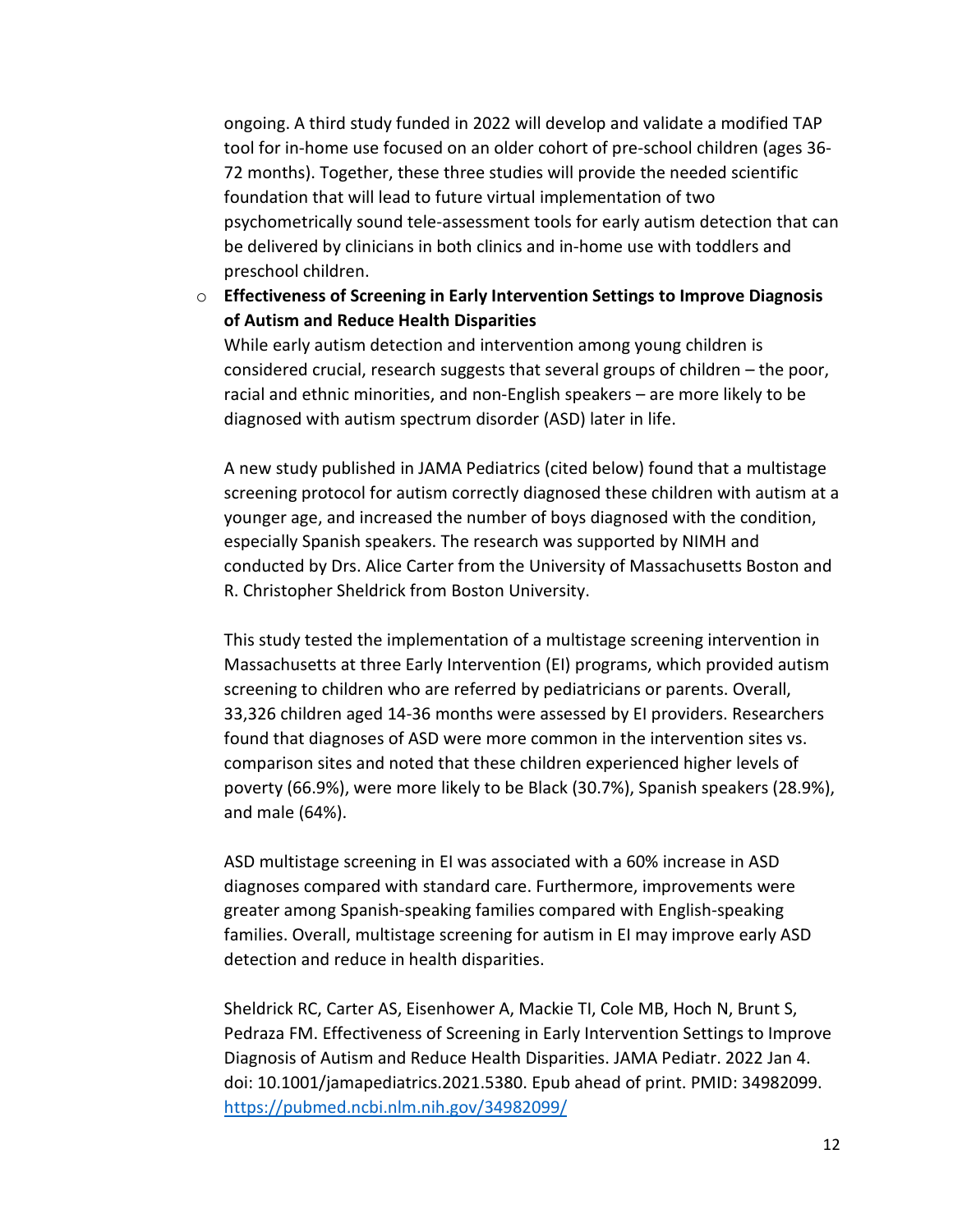- **National Institute on Deafness and Other Communication Disorders (NIDCD)**
	- $\circ$  NIDCD remains actively involved in trans-NIH issues related to autism, including the Autism Coordinating Committee and planning of the Autism Centers of Excellence program. A priority area related to autism remains research involving minimally verbal individuals, and we are exploring possible ways to address and increase such research.

#### **Social Security Administration (SSA)**

- SSA has announced it will include a 5.9% cost-of-living adjustment for benefit recipients beginning either December 2021 or January 2022, depending on the type of benefits received. More information is available at this link: <https://www.ssa.gov/news/press/releases/2021/#10-2021-2>
- **The Social Security Administration (SSA) is excited to announce the release of a new book: Nichols, Austin, Jeffrey Hemmeter, and Debra Goetz Engler, eds. 2021. Lessons from SSA Demonstrations for Disability Policy and Future Research. Rockville, MD: Abt Press.**

This volume compiles papers and discussion by over 30 leading disability and social policy researchers and experts originally presented at a "State of the Science Meeting" held on June 15, 2021, and synthesizes lessons about which policies, programs, and other operational decisions could provide effective supports for disability beneficiaries and recipients who want to work. The book is available for free download using the following link

[https://www.ssa.gov/disabilityresearch/demonstrations/documents/SSALessons\\_Final.](https://www.ssa.gov/disabilityresearch/demonstrations/documents/SSALessons_Final.pdf) [pdf,](https://www.ssa.gov/disabilityresearch/demonstrations/documents/SSALessons_Final.pdf) and available in hardcopy form at online booksellers (at cost--no profit is made by purchasing the book).

• **The application period for the ARDRAW Small Grant Program has opened. Applications are due by Friday, February 25, 2022.** 

The Social Security Administration's (SSA's) Analyzing Relationships between Disability, Rehabilitation and Work (ARDRAW) Small Grant Program is a one-year \$10,000 stipend program awarded to graduate-level students to conduct supervised independent research designed to foster new analysis of work, rehabilitation, and disability issues, which may develop innovative and fresh perspectives on disability. ARDRAW focuses on research relevant to SSA's work incentives and employment supports – specifically rehabilitation, work, and the disability program. For more information, please visit <https://ardraw.policyresearchinc.org/>

• **Social Security Administration (SSA) staff, in collaboration with Mathematica, released the following paper:** *Changing Stays? Duration of Supplemental Security Income Participation by First-Time Child Awardees and the Role of Continuing Disability Reviews***.**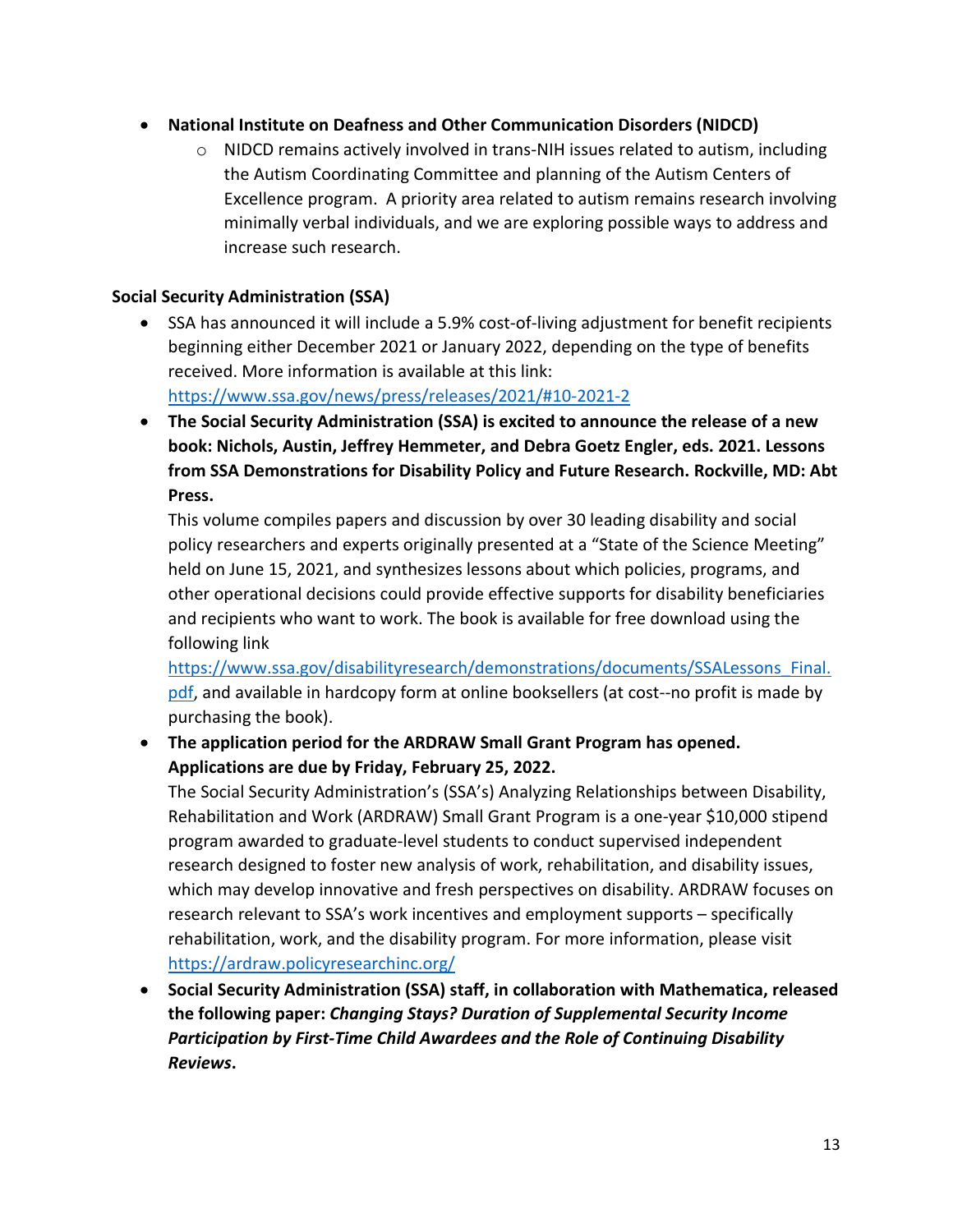This article provides new evidence of the changing role of the Supplemental Security Income (SSI) program for low-income children, including children on the autism spectrum, since 1997. The authors use administrative records from the Social Security Administration to identify new SSI awardees and track their histories in SSI and in the Social Security Disability Insurance program. The full report can be found at <https://www.ssa.gov/policy/docs/ssb/v81n2/v81n2p17.html>

## **Substance Abuse and Mental Health Services Administration (SAMHSA)**

- The Interdepartmental Substance Use Disorders Coordinating Committee (ISUDCC) met in December 2021. Additional information about the ISUDCC is available online: <https://www.samhsa.gov/about-us/advisory-councils/isudcc>
- SAMHSA's Mental Health Technology Transfer Center Network holds trainings that may be relevant to some members of the autism community. Information about these trainings is available here: [https://mhttcnetwork.org/centers/global-mhttc/training](https://mhttcnetwork.org/centers/global-mhttc/training-and-events-calendar)[and-events-calendar](https://mhttcnetwork.org/centers/global-mhttc/training-and-events-calendar)
- The Supplemental Security Income (SSI)/SAMHSA's Social Security Disability Insurance (SSDI) Outreach, Access, and Recovery (SOAR) program is "designed to increase access to Social Security Administration (SSA) disability benefits, Supplemental Security Income and Social Security Disability Insurance (SSI/SSDI), for eligible adults who are experiencing or at risk of homelessness and have a mental illness, medical impairment, and/or a co-occurring substance use disorder." Information is available online: <https://soarworks.samhsa.gov/>
- SAMHSA also works with the HHS Office of Civil Rights and others to support implementation following the Supreme Court's 1999 ruling in Olmstead that persons with disabilities, including mental health conditions and substance use disorders, should be able to live in the most integrated community settings feasible. More information is provided in the links below:
	- o [https://www.hhs.gov/civil-rights/for-providers/compliance](https://www.hhs.gov/civil-rights/for-providers/compliance-enforcement/examples/olmstead/index.html)[enforcement/examples/olmstead/index.html](https://www.hhs.gov/civil-rights/for-providers/compliance-enforcement/examples/olmstead/index.html)
	- o [https://www.hhs.gov/civil-rights/for-individuals/special-topics/community](https://www.hhs.gov/civil-rights/for-individuals/special-topics/community-living-and-olmstead/index.html)[living-and-olmstead/index.html](https://www.hhs.gov/civil-rights/for-individuals/special-topics/community-living-and-olmstead/index.html)
- SAMHSA also periodically develops publications focused on disabilities (see e.g., Mental and Substance Use Disorder Treatment for People With Physical and Cognitive Disabilities, 2016, [https://store.samhsa.gov/sites/default/files/d7/priv/pep19-02-00-](https://store.samhsa.gov/sites/default/files/d7/priv/pep19-02-00-002_508_022620.pdf) [002\\_508\\_022620.pdf\)](https://store.samhsa.gov/sites/default/files/d7/priv/pep19-02-00-002_508_022620.pdf).
- SAMHSA supports the Disaster Technical Assistance Center which helps ensure behavioral health for first responders and members of the public is addressed during disasters and emergencies [\(https://www.samhsa.gov/dtac\)](https://www.samhsa.gov/dtac). As well, SAMHSA supports the disaster distress hotline for people to seek behavioral health care during and following emergencies [\(https://www.samhsa.gov/find-help/disaster-distress-helpline\)](https://www.samhsa.gov/find-help/disaster-distress-helpline).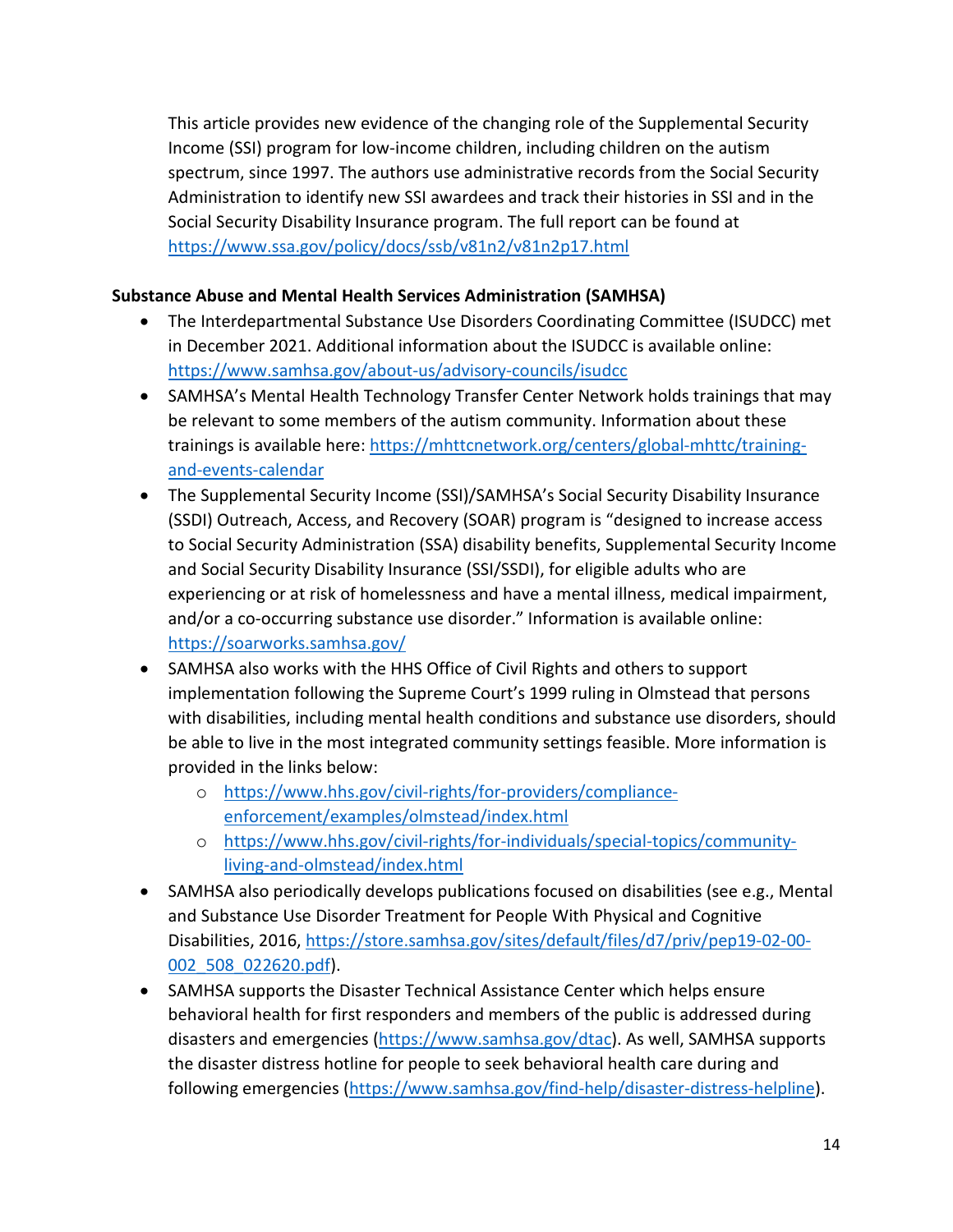- The Protection & Advocacy for Individuals with Mental Illness Program (PAIMI; [https://www.samhsa.gov/paimi-program\)](https://www.samhsa.gov/paimi-program) is a SAMHSA grant program that supports legal advocacy for persons with serious mental illness, generally in institutional settings (such as reducing the use of restraints and seclusion). PAIMI is one part of the federally supported protection and advocacy system that also includes programs to support Protection and Advocacy for Individuals with Developmental Disabilities [\(https://acl.gov/programs/aging-and-disability-networks/state-protection-advocacy](https://acl.gov/programs/aging-and-disability-networks/state-protection-advocacy-systems)[systems\)](https://acl.gov/programs/aging-and-disability-networks/state-protection-advocacy-systems), the Protection and Advocacy of Individual Rights Program [\(https://rsa.ed.gov/about/programs/protection-and-advocacy-of-individual-rights\)](https://rsa.ed.gov/about/programs/protection-and-advocacy-of-individual-rights), the Client Assistance Program [\(https://rsa.ed.gov/about/programs/client-assistance](https://rsa.ed.gov/about/programs/client-assistance-program)[program\)](https://rsa.ed.gov/about/programs/client-assistance-program), and other protection and advocacy efforts.
- SSI/SSDI Outreach, Access, and Recovery (SOAR, [https://www.samhsa.gov/homelessness-programs-resources/grant-programs](https://www.samhsa.gov/homelessness-programs-resources/grant-programs-services/soar)[services/soar\)](https://www.samhsa.gov/homelessness-programs-resources/grant-programs-services/soar) is a joint SAMHSA/SSA program that has been phenomenally successful in training providers who work with SMI individual on how to fill out the SSA forms for disability. This program focuses on ensuring that providers understand the meaning of the terms as defined by SSA so that application forms can be filled out properly. This program has been extremely successful in helping applicants file successful applications and not be denied access to SSI/SSDI benefits.

# **Public Member Updates**

## **Autism Science Foundation (ASF)**

- Save the date! Our 2022 Day of Learning will be March 20<sup>th</sup>, 2022. You can view the list of speakers here: [https://autismsciencefoundation.org/day-of-learning-evening-of](https://autismsciencefoundation.org/day-of-learning-evening-of-celebration/day-of-learning/2022-2/)[celebration/day-of-learning/2022-2/.](https://autismsciencefoundation.org/day-of-learning-evening-of-celebration/day-of-learning/2022-2/) Stay tuned for registration details.
- ASF received our annual pre-, post-doctoral fellowship submissions as well as applications for the new post-undergraduate mechanism. We are reviewing them and look forward to announcing the recipients before the next IACC meeting.
- We also started the "Next Gen Siblings" study, which aims to investigate the early signs and features of ASD in children born to undiagnosed siblings of autistic people. Studies have shown there is an increased likelihood of a diagnosis, but little is known about the early signs, and even the specific questions families are interested in. The first phase will involve interviews with siblings to better understand their questions, concerns, and priorities for research.
- ASF published a year end summary of research. While it does not cover everything that happened in 2021, it highlights many issues of importance that the IACC has identified. You can read it here: [https://autismsciencefoundation.wordpress.com/2021/12/16/the](https://autismsciencefoundation.wordpress.com/2021/12/16/the-year-in-review-2021/)[year-in-review-2021/](https://autismsciencefoundation.wordpress.com/2021/12/16/the-year-in-review-2021/)